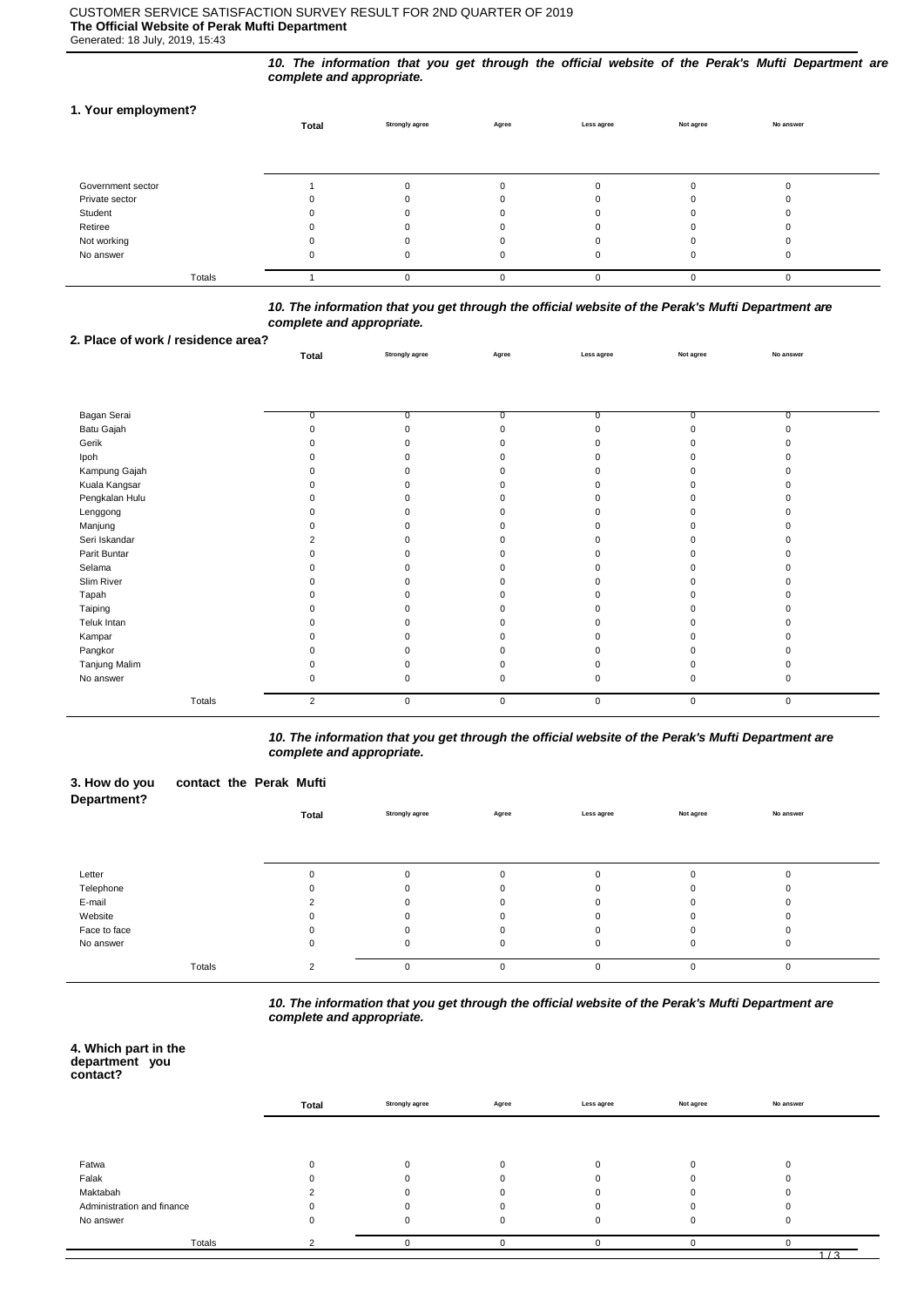## *10. The information that you get through the official website of the Perak's Mufti Department are complete and appropriate.*

## **5. Please indicate the services provided by**

| this department. |  |
|------------------|--|
|------------------|--|

|                                                  | Total | <b>Strongly agree</b> | Agree | Less agree | Not agree | No answer |  |
|--------------------------------------------------|-------|-----------------------|-------|------------|-----------|-----------|--|
|                                                  |       |                       |       |            |           |           |  |
| The Issuance Of Fatwa                            | 0     |                       |       |            |           | 0         |  |
| Management Of Tauliah                            |       |                       |       |            |           |           |  |
| Self Declaration Friday                          |       |                       |       |            |           |           |  |
| <b>Islamic Concern</b>                           |       |                       |       |            |           |           |  |
| Determination / Check Direction Of<br>Qiblah     | 0     |                       |       |            |           |           |  |
| Preparation Of Hijri Timetable / Prayer<br>Times | 0     |                       |       |            |           |           |  |
| Sun's Observation / Moon's Observation           | ŋ     |                       |       |            |           |           |  |
| No answer                                        |       |                       |       |            |           |           |  |
|                                                  |       |                       |       |            |           |           |  |
| Totals                                           | 5     | $\Omega$              |       | $\Omega$   | $\Omega$  | $\Omega$  |  |

## *10. The information that you get through the official website of the Perak's Mufti Department are complete and appropriate.*

## **6. Your opinion about management**

#### **ccredited teaching service to teach Islamic in state of Perak.**

| in state of Perak. | Total | <b>Strongly agree</b> | Agree    | Less agree | Not agree | No answer |  |
|--------------------|-------|-----------------------|----------|------------|-----------|-----------|--|
|                    |       |                       |          |            |           |           |  |
| Excellent          |       |                       |          |            |           |           |  |
| Very satisfactory  |       |                       | 0        |            |           |           |  |
| Satisfactory       |       |                       | $\Omega$ |            |           |           |  |
| Less satisfactory  |       |                       | $\Omega$ | O          |           |           |  |
| Not satisfactory   |       |                       | $\Omega$ | O          |           |           |  |
| No answer          |       | 0                     | 0        | 0          |           |           |  |
| Totals             | b.    | U                     | $\Omega$ | 0          |           | O         |  |

### *10. The information that you get through the official website of the Perak's Mufti Department are complete and appropriate.*

**Total Strongly agree Agree Less agree Not agree No answer**

# **7. Recognition credential of Islamic**

**teaching to candidates who managed to** 

## **brings many benefits to the community.**

| Strongly agree |   |   |   |  |  |
|----------------|---|---|---|--|--|
| Agree          |   |   |   |  |  |
| Less agree     | 0 |   |   |  |  |
| Not agree      | 0 |   |   |  |  |
| No answer      | 0 |   |   |  |  |
|                |   |   |   |  |  |
| Totals         |   | U | 0 |  |  |

## *10. The information that you get through the official website of the Perak's Mufti Department are complete and appropriate.*

## **8. Service of checking qiblah direction that**

| __<br>provided is: |       |                       |          |             |           |           |  |
|--------------------|-------|-----------------------|----------|-------------|-----------|-----------|--|
|                    | Total | <b>Strongly agree</b> | Agree    | Less agree  | Not agree | No answer |  |
|                    |       |                       |          |             |           |           |  |
|                    |       |                       |          |             |           |           |  |
|                    |       |                       |          |             |           |           |  |
| Excellent          |       |                       |          |             |           |           |  |
| Very satisfactory  |       |                       |          |             |           |           |  |
| Satisfactory       |       |                       |          |             |           |           |  |
| Less satisfactory  |       |                       |          |             |           |           |  |
| Not satisfactory   |       |                       |          |             |           |           |  |
| No answer          | U     |                       |          | $\mathbf 0$ | $\Omega$  | 0         |  |
|                    |       |                       |          |             |           |           |  |
| Totals             |       |                       | $\Omega$ | $\Omega$    | 0         | 0         |  |